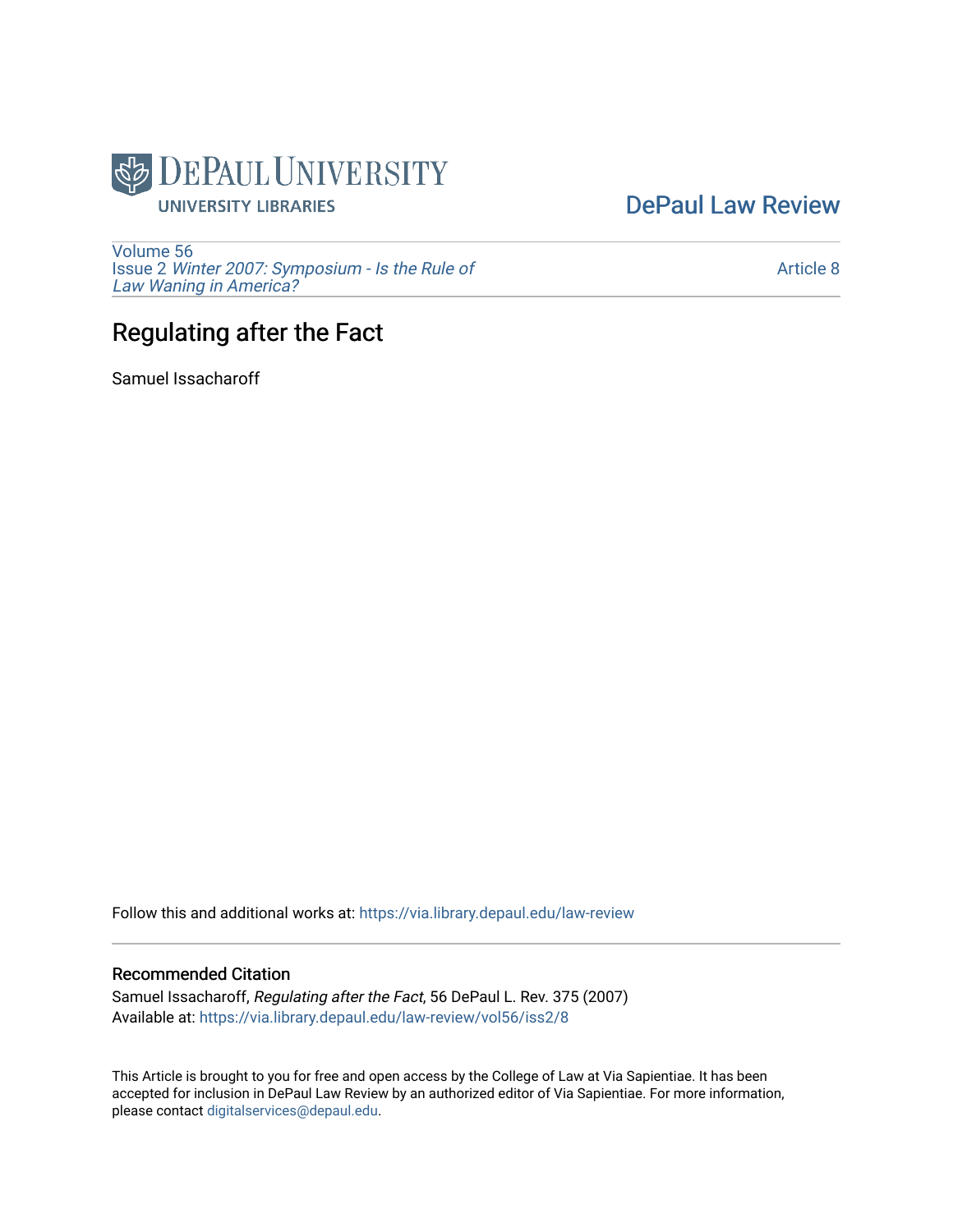# **REGULATING AFTER THE FACT**

### *Samuel Issacharoff\**

#### **INTRODUCTION**

In 1998, as the last vestiges of the Soviet empire were passing from the world scene, Daniel Yergin and Joseph Stanislaw presented an early balance sheet of the postwar lessons on government regulation of the economy. Their work, *The Commanding Heights,* chronicles the turn from command-and-control models of regulation to more subtle market mechanisms that leave more to the worlds of innovation and entrepreneurship, including the full-scale dismantling of state-run enterprises and their sale or license to private firms.<sup>1</sup>

One of the highlights of Yergin and Stanislaw's analysis involved the question of market entry. Highly regulated societies typically require advance administrative approval for all sorts of market initiatives, whether the opening of new businesses or the introduction of new products to the consuming public.<sup>2</sup> By contrast, one of the central features of the deregulatory impulses of the late twentieth century was the liberalization of market access for goods and services without anticipatory governmental approval.<sup>3</sup> The ability to open a business provides a case in point. Prior to Putin-era reforms, for example, a typical business in Russia needed to acquire between 300 and 500 different permits before opening.<sup>4</sup> By 2001, that number had diminished considerably, but it was still a formidable seventy.<sup>5</sup>

The turn in *The Commanding Heights* to the problems of market entry built on the considerable foundations laid by Hernando de Soto. In his remarkable account of barriers to economic participation in

<sup>\*</sup> Reiss Professor of Constitutional Law, New York University School of Law. I benefited from the comments of Richard Nagareda, Catherine Sharkey, and John Witt on earlier versions. Elizabeth Madjlessi and Ian Samuel provided indispensable research assistance for this Article.

<sup>1.</sup> DANIEL YERGIN **& JOSEPH STANISLAW,** THE **COMMANDING HEIGHTS:** THE BATTLE FOR THE WORLD ECONOMY 329, 417 (2002).

<sup>2.</sup> The Soviet Union is, of course, the textbook example of a highly regulated market. *See* PAUL R. GREGORY & ROBERT **C. STUART, SOVIET ECONOMIC** STRUCTURE **AND PERFORMANCE** (3d ed. 1986). In the USSR, *Gosplan,* the State Planning Committee, coordinated virtually all economic activity.

<sup>3.</sup> YERGIN & **STANISLAW,** *supra* note 1, at 417.

*<sup>4.</sup> Id.* at 305-06.

<sup>5.</sup> *Id.*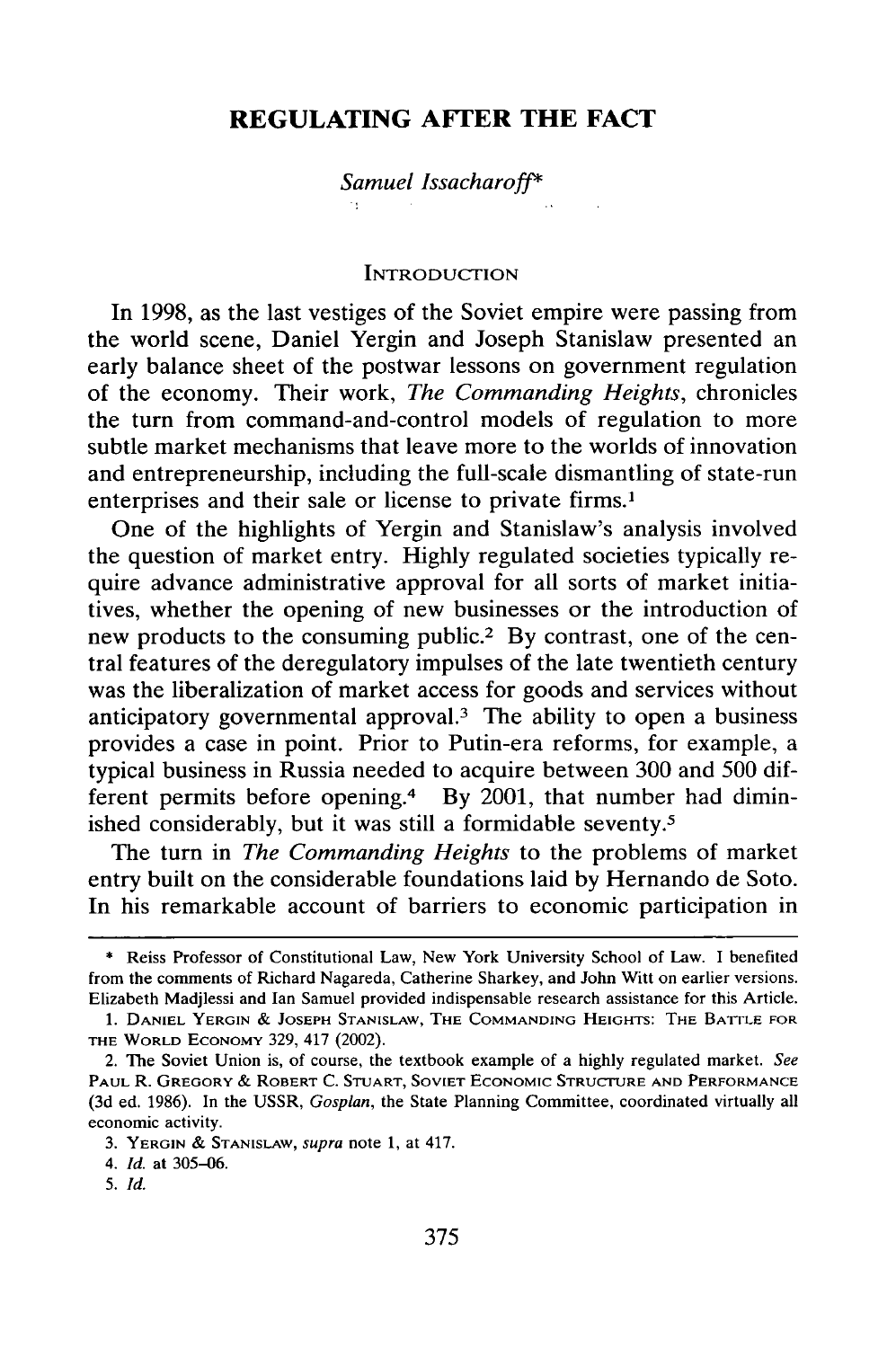Peru, de Soto chronicled the suffocating effects of regulation-its attendant costs and time consumed, as well as its seemingly inescapable accompaniment by corruption and further bureaucratic delay.<sup>6</sup> As de Soto subsequently developed, the inability to enter the marketplace was part of a more systematic exclusion of the world's poor, preventing them from translating their holdings-even if relatively meagerand their capacity to work into legally recognized and legally protected capital.7 For de Soto, suffocating bureaucracy and stagnant legal systems deprive the working poor in nonadvanced societies of the potential benefits of what he describes as "trillions of dollars in dead capital."<sup>8</sup>

More recently, a systematic study of entry barriers forcefully established a distinct overlap between the wealth of countries and the ease of entry into their marketplaces.<sup>9</sup> The conclusion is presented starkly:

An analysis of the regulation of entry in 85 countries shows that, even aside from the costs associated with corruption and bureaucratic delay, business entry is extremely expensive, especially in the countries outside the top quartile of the income distribution. We find that heavier regulation of entry is generally associated with greater corruption and a larger unofficial economy, but not with better quality of private or public goods. We also find that the countries with less limited, less democratic, and more interventionist governments regulate entry more heavily, even controlling for the level of economic development.<sup>10</sup>

As summarized by another study taking a similar tack, "[o]nce a developing country's government establishes fair rules of the game and ensures their enforcement, that government is well advised to interfere minimally with privately generated growth."<sup>11</sup> No doubt, the political costs of deregulation are high, particularly for parts of the economy (e.g., agriculture in developed countries) that depend heavily upon government subsidies. The disruptive pressures of globalization are real, but so is the breadth of an international market. There are, of course, pockets of resistance, as seen last year when French students took to the streets to beat back a government proposal that would have allowed a two-year "testing" period in which employers

<sup>6.</sup> **HERNANDO DE SOTO,** THE **OTHER** PATH: **THE** ECONOMIC ANSWER TO TERRORISM (1989).

*<sup>7.</sup> See generally* **HERNANDO DE SOTO,** THE MYSTERY OF CAPITAL: WHY CAPITALISM TRI-**UMPHS IN THE** WEST **AND** FAILS EVERYWHERE **ELSE** (2000).

*<sup>8.</sup> Id.* at 210.

<sup>9.</sup> Simeon Djankov et al., *The Regulation of Entry*, 117 Q.J. Econ. 1 (2002).

<sup>10.</sup> *Id.* at 35.

**<sup>11.</sup>** Richard Roll & John R. Talbott, *Political Freedom, Economic Liberty, and Prosperity,* 14 J. DEMOCRACY 75, 76-77 (2003).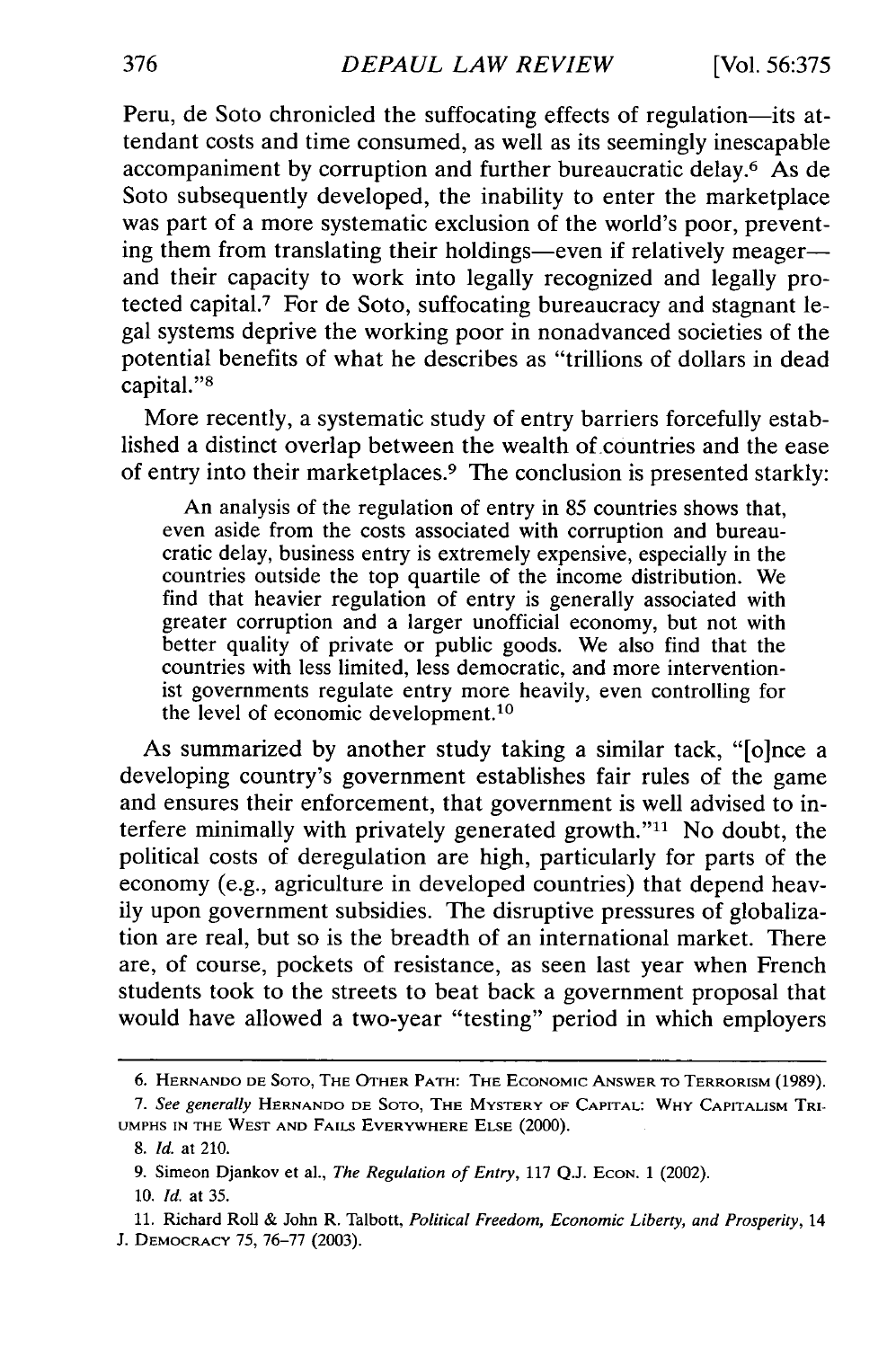could freely hire and fire undesired employees.<sup>12</sup> Yet despite the inevitable protests from the immediate beneficiaries of particular government regulations, the argument in favor of deregulation appears inescapable.

In all these exchanges over the benefits of a liberalized economic order, the United States is invariably Exhibit A. No country seems to realize the benefits of wide open markets, of relaxed entry into the world of commerce, and of economic dynamism as fully as the United States. No country seems to have an economy so freely operatingindeed, so unregulated-as does the United States.

Or so it would seem. This Article takes mild issue with the implicit view of the United States found in many of these studies. What distinguishes the United States is not that it is an unregulated market-far from it. What is distinctive about the United States is the extent to which we regulate not entry but consequences. There is a significant difference between an unregulated market and a deregulated market featuring low entry costs but careful scrutiny after the fact. What really sets the United States apart is the fact that its basic regulatory model is ex post rather than ex ante, a form of regulation that draws heavily on its common-law tradition.<sup>13</sup> It is precisely the availability of meaningful ex post accountability that comes to define much of the operation of the rule of law in the United States. <sup>14</sup>

In this Article, I want to make three brief points about the centrality of ex post regulation at the deepest levels of the American conception of the rule of law. First, I want to contrast two regulatory models employed in this country, regulation under the Food and Drug Administration (FDA) and under the Securities and Exchange Commission (SEC), to highlight the difference between ex post and ex ante regulation. Second, I will look more closely at the SEC model to show

12. *See* David R. Howell & John Schmitt, *Vive Les Jeunes,* AM. PROSPECT, June 2006, at 16.

13. For a somewhat critical account of this state of affairs that focuses attention on ex post versus ex ante regulatory interventions, see ROBERT **A.** KAGAN, ADVERSARIAL LEGALISM: THE AMERICAN WAY OF LAW 16 (2001). Professor Kagan makes clear that "[i]t is only a slight oversimplification to say that in the United States lawyers, legal rights, judges, and lawsuits are the functional equivalent of the large central bureaucracies that dominate governance in high-tax, activist welfare states." *Id.*

14. There is a long literature on the trade-offs between the certainty of ex ante regulations and the greater flexibility and market-responsiveness of ex post liability rules. *See* Donald Wittman, *Prior Regulation Versus Post Liability: The Choice Between Input and Output Monitoring,* 6 J. **LEGAL STUD.** 193 (1977); *see also* Steven Shavell, *Liability for Harm Versus Regulation of Safety,* 13 J. **LEGAL STUD.** 357 (1984). More recently, efforts have been made to develop formal models of the trade-offs between the two. *See* Charles D. Kolstad et al., Ex Post *Liability for* Harm vs. Ex Ante Safety Regulation: Substitutes or Complements?, 80 AM. ECON. REV. 888 (1990) (using this approach to model regulation of potential environmental harm and proposing as optimal a mix of ex ante regulation and ex post liability).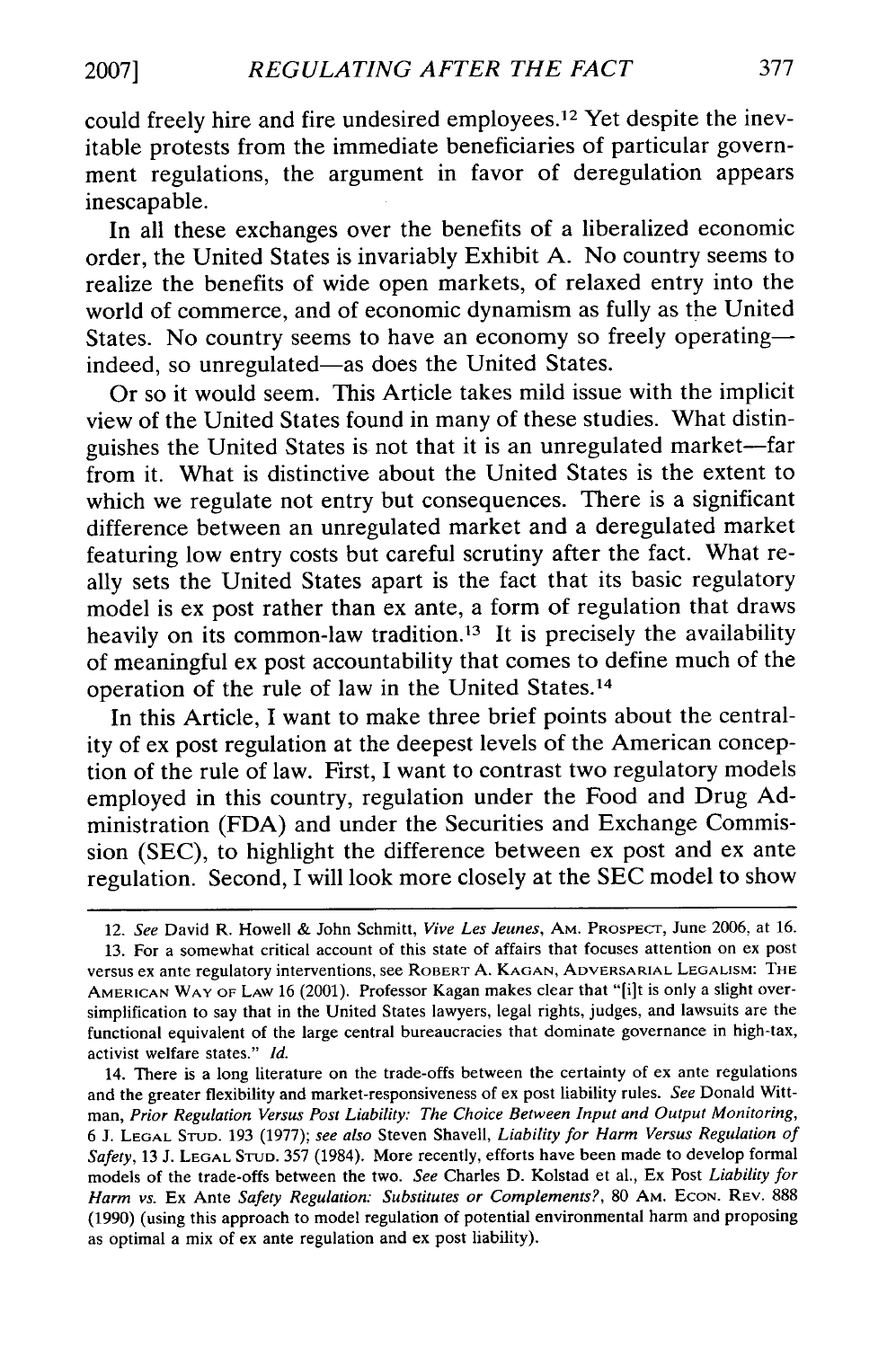just how critical private enforcement is to ex post regulation. Finally, I will conclude with a concern about the general tenor of tort reform and other initiatives whose effect, when examined *en masse,* is to circumscribe the availability of ex post accountability as a necessary complement to the liberalized ex ante economic environment in the United States. This final point ties into the central question of this Symposium: "Is the Rule of Law Waning in America?"

# **II. COMING** TO MARKET

The FDA is the federal agency that most closely resembles the prevailing model of permit-based market entry prevalent in much of Europe and-in less elegant fashion-the rest of the world. Even in the *Lochner* era, regulation of potentially contaminated foodstuffs was a recognized and protected part of the police power of the state.<sup>15</sup> The exceptional regulatory reach of the FDA is premised on the notion that market-based solutions, such as loss of reputation, are insufficient in the context of contaminants that carry the potential to do vast harm to the consuming population. 16 The FDA minimizes the potential harm of new pharmaceuticals by requiring manufacturers of drugs to conduct specific tests before the FDA will license them for sale, and by exposing these manufacturers to strict liability.<sup>17</sup> The FDA itself conducts extensive prerelease testing of drugs and monitors their health impact after they are authorized for sale. FDA regulations cover the waterfront of the pharmaceutical market, including preapproval testing, drug manufacturing, labeling, advertising, and postapproval monitoring for adverse drug reactions.<sup>18</sup>

The Hart-Scott-Rodino Antitrust Improvements Act of 197619 also provides an interesting partial exception to the general rule of ex post review, though milder than the ex ante review required to bring new drugs onto the market. Under this Act, certain parties are required to notify the Federal Trade Commission (FTC) before merging to ensure that no antitrust concerns are triggered by the merger.20 If the merger

19. **15** U.S.C. § 18a (2000).

20. *Id.* § 18a(a)(2).

<sup>15.</sup> *See, e.g.,* Lochner v. New York, 198 U.S. 45, 57 (1905) (contemplating the validity of legislation designed to provide "[c]lean and wholesome bread," though concluding that a maximum hours regulation does not do so).

<sup>16.</sup> *See generally* Richard A. Nagareda, *FDA Preemption: When Tort Law Meets the Administrative State,* 1 J. TORT L. (2006), http://www.bepress.com/jtl/voll/issl/art4 (detailing FDA preemption of ex post remedies and rationales in the context of premarket approval).

<sup>17.</sup> *See* Kolstad et al., *supra* note 14, at 889.

<sup>18.</sup> Gregory C. Jackson, Comment, *Pharmaceutical Product Liability May Be Hazardous to Your Health: A No-Fault Alternative* to Concurrent Regulation, 42 AM. U. L. REV. 199, 210 (1992).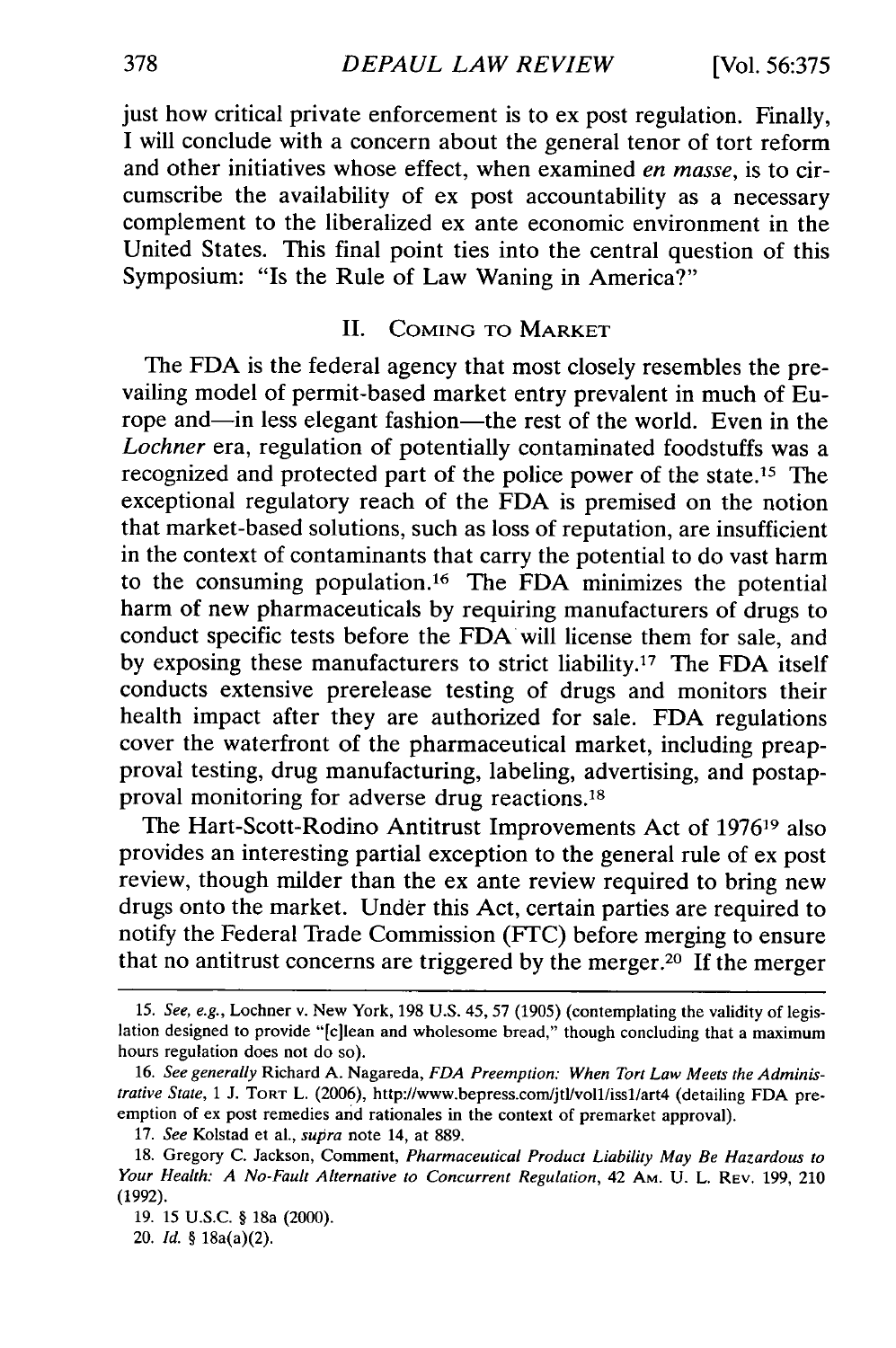would create a certain level of economic concentration in the mar $ket$ ,  $21$  the parties must notify the FTC and wait before closing the deal.22 The presumption is that the potential market disruption resulting from such mergers requires the unusual step of ex ante review. But even here, the regulations require only a waiting period; if the FTC does not respond after a certain period of time, the parties may proceed.

At the other end of the spectrum, we find the SEC, an agency that compels standard forms of disclosure and general corporate organization, but does little to regulate actual business transactions in the highly fluid and volatile securities market.<sup>23</sup> Issuing an offering, or engaging in other forms of securities transactions, is completely unlike bringing a new drug onto the market. There are no laborious testing processes for securities, and there is no federal licensing required before they may issue. Rather, the only question is whether the SEC's reliance on ex post enforcement has justified the charge that it lacks "meaningful, orderly, and fair regulatory processes."<sup>24</sup> The SEC takes advantage of its ability to regulate conduct ex post out of a concern that promulgating specific regulations may result in underinclusive standards that are "susceptible of easy evasion."<sup>25</sup> Because of the technical issues and rapidly changing substantive context, there are significant administrative benefits to the SEC's approach,<sup>26</sup> including the ability to enlist the private bar as a key participant in enforcing laws against securities fraud.<sup>27</sup> Former SEC Commissioner Harvey Goldschmid emphasized this point: "Private enforcement is a necessary supplement to the work that the **[SEC]** does. It is also a safety valve against the potential capture of the agency by industry."28

The ex post regulatory model is premised on the idea that parties should be able to internalize the risk of liability-perhaps even for

26. *Id.*

<sup>21.</sup> *Id.*

<sup>22.</sup> *Id.* § l8a(d)-(e).

**<sup>23.</sup>** *See* **KENNETH** B. WINER *&* **SAMUEL** J. WINER, SECURITIES **ENFORCEMENT: COUNSELING AND DEFENSE** § 4.01 **(2d** ed. 2005) (noting that recent years have seen only a few hundred investigations annually, and those few that are done tend to be focused on "financial fraud and accounting," "insider trading," "offerings," and "regulated entities (e.g., broker-dealers, investment advisors)"-in other words, ex post enforcement of disclosure, fraud, and conflict of interest laws).

<sup>24.</sup> Harvey L. Pitt & Karen L. Shapiro, *Securities Regulation by Enforcement. A Look Ahead at the Next Decade,* 7 YALE J. **ON** REG. 149, 156 (1990).

<sup>25.</sup> Id.

<sup>27.</sup> *Id.* at 182.

<sup>28.</sup> Stephen Labaton, *Businesses Seek New Protection on Legal Front,* N.Y. **TIMES,** Oct. 29, 2006, at **Al.**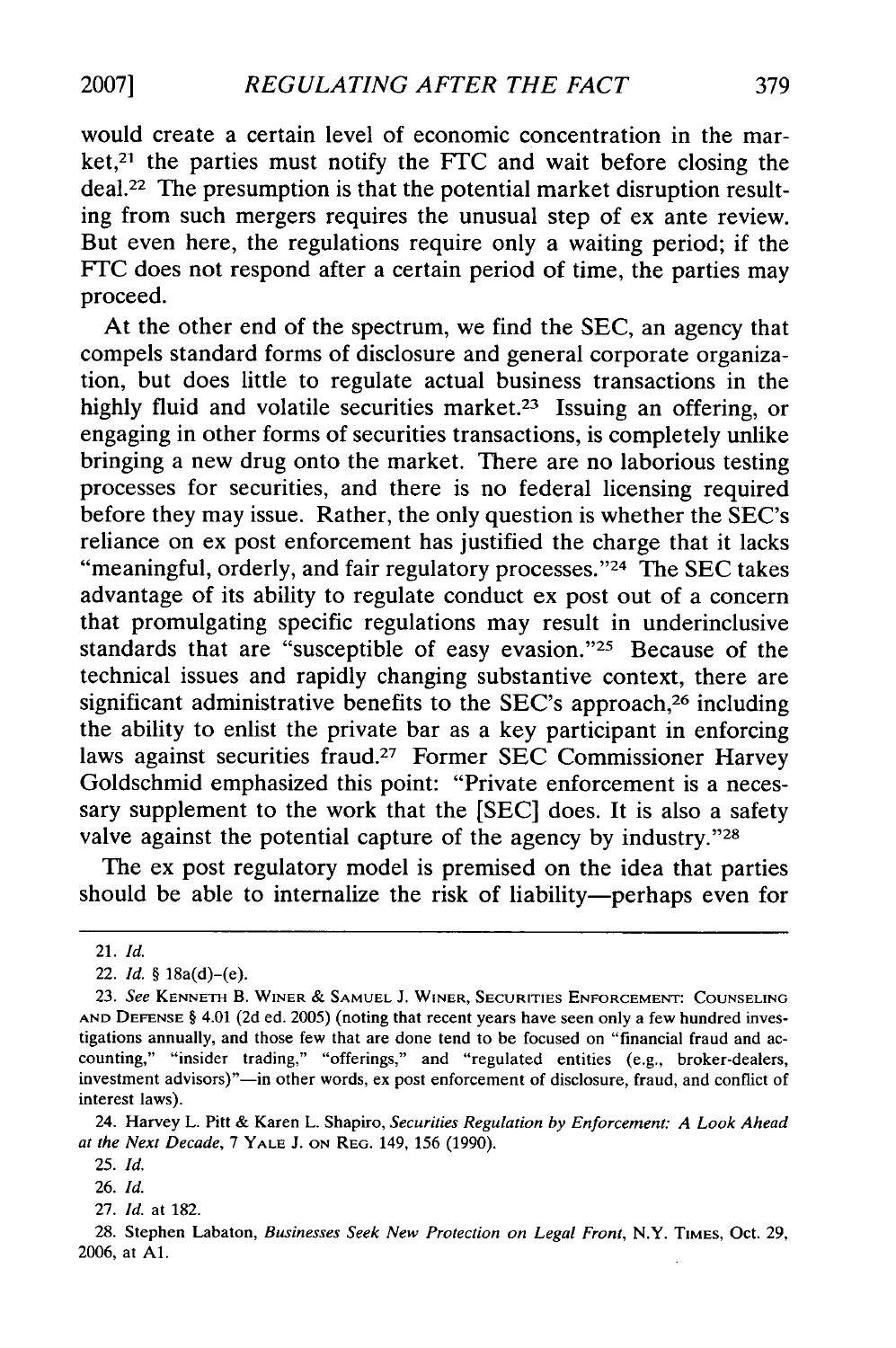punitive damages—and regulate themselves accordingly. The extensive literature on the deterrent function of ex post remedies need not be discussed here.<sup>29</sup> The simple point is that ex post remedies require two forms of access: access to the relevant information to establish liability after the fact, and access to an effective enforcement tribunal. Whereas ex ante government regulation sets standards for regulated economic actors to meet, ex post regulation uses the threat of liability to force an internalization of potential damage payments and allows parties to calibrate their anticipatory remedial measures.30 The key is that *both* ex ante and ex post review are essential parts of the regulatory model-sometimes operating in tandem, sometimes as substitutes. As Professor Susan Rose-Ackerman explains, relative to afterthe-fact enforcement methods, anticipatory statutory regulation utilizes government officials "to decide individual cases instead of judges and juries; resolves some generic issues in rulemakings not linked to individual cases; uses nonjudicialized procedures to evaluate technocratic information; affects behavior ex ante without waiting for harm to occur, and minimizes the inconsistent and unequal coverage arising from individual adjudication."<sup>31</sup> Most countries use some mix of ex post and ex ante regulation to control undesirable market conduct. What is *not* found in developed countries is a complete absence of regulation-a system with neither ex ante entry barriers nor means of enforcing ex post accountability.

# III. PRIVATE ENFORCEMENT IN THE Ex **POST** WORLD

The SEC provides a perfect example of how enforcement is accomplished even in deregulated markets. Enforcement, if needed, will occur only after allegations of wrongdoing surface. Further, there is no assumption that the SEC itself will be the primary enforcement agent. A recent study by Professor Howell Jackson finds that in the two-year period from 2000 to 2002, private class actions were responsible for twice the recovery for victims of alleged securities fraud as actions

<sup>29.</sup> For foundational works on deterrence in the law, see generally JEREMY BENTHAM, *Rationale of Punishment, in* 1 THE WORKS OF **JEREMY** BENTHAM 388 (John Bowring ed., Simpkin, Marshall & Co., London 1843) (1830); RICHARD A. POSNER, ECONOMIC **ANALYSIS** OF LAW (6th ed. 2003); Encyclopedia of Law and Economics (Boudewijn Bouckaert & Gerrit De Geest eds., 2000), http://encyclo.findlaw.com.

<sup>30.</sup> W. Kip Viscusi, *Toward a Diminished Role for Tort Liability: Social Insurance, Government Regulation, and Contemporary Risks to Health and Safety,* 6 YALE **J. ON** REG. 65, 82 (1989).

<sup>31.</sup> Susan Rose-Ackerman, *Regulation and the Law of Torts,* 81 AM. **ECON.** REV. 54, 54 (1991).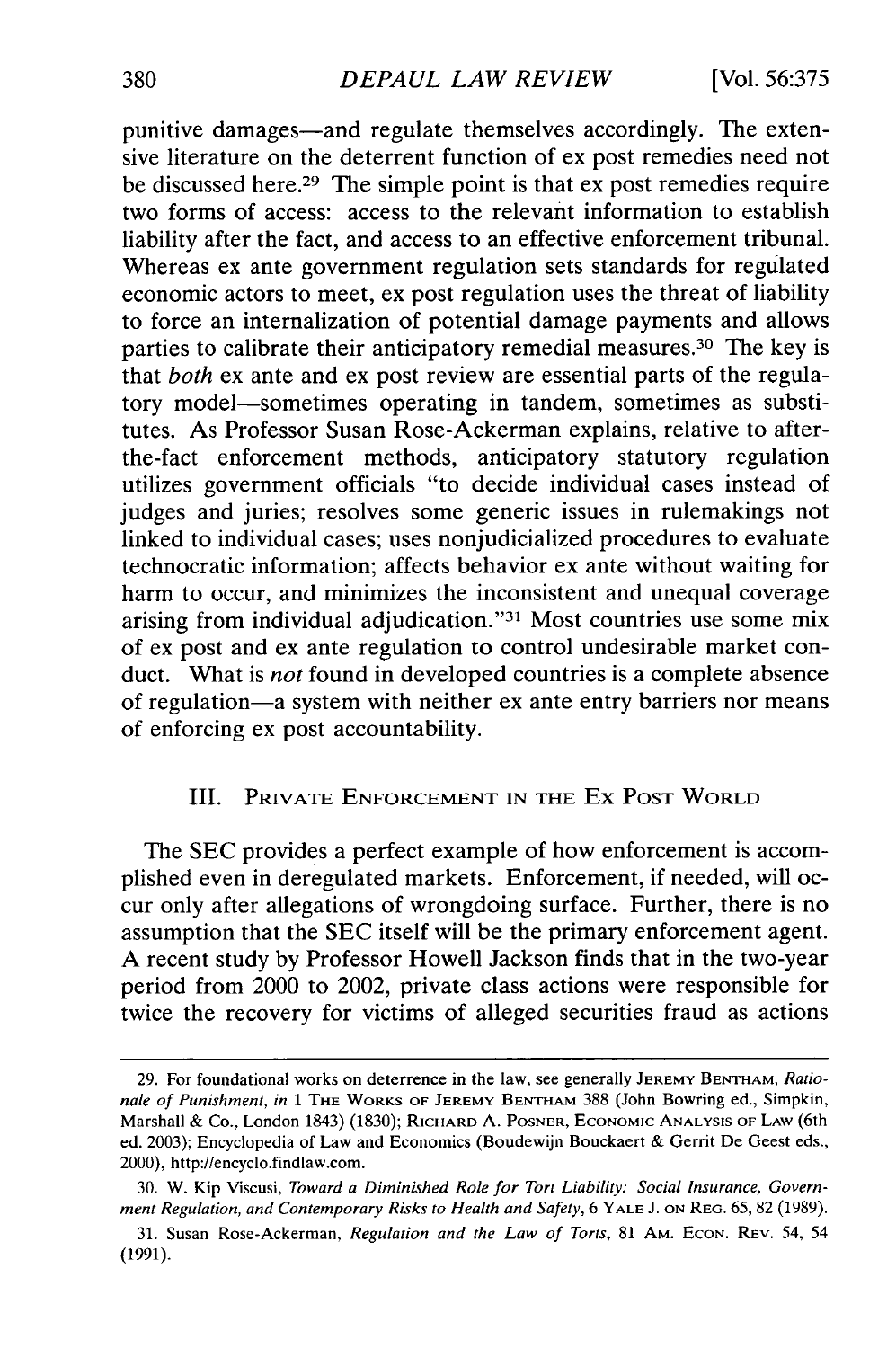**2007]**

brought by the SEC and the Department of Justice.<sup>32</sup> There is little dispute about the centrality of private actions in enforcing the complex web of securities law. Indeed, the most sophisticated critical assessments of securities laws turn not on the lack of public enforcement, but on the insufficiency of private enforcement to deter misconduct as a result of complicated incentive structures that make it easier to collect from the firm itself or its insurers than it is to collect from corporate malefactors.<sup>33</sup>

Private enforcement is not a necessary feature of a system of ex post review. One could easily imagine a system of liberalized market entry that is followed by stringent public enforcement of norms of accountability. Under such a system, the SEC could be the exclusive enforcement agency and private rights of action could be eliminated. We reserve the enforcement of the criminal code to public agencies and there is no theoretical reason why the enforcement of civil law particularly in regulated walks of life-could not also be reserved to public agencies. But this would require public agencies to assume markedly different functions than they now have. It is almost inconceivable that the SEC, with its allocation of less than a billion dollars a year,34 would be able to perform its current functions *and* serve as an investigator and prosecutor of securities fraud.

Whatever the potential merits of restricting enforcement to public entities, what is clear is that this is decidedly not the system that we have. But beyond the positive account of what we have, there are strong arguments that can be made for decentralized enforcement in which government does not stake out the entire enforcement terrain, either ex ante or ex post. Professor Richard Stewart captured the role of a privately initiated claim for redress: "It frees individuals from total dependence on collective bureaucratic remedies and gives them a personal role and stake in the administration of justice. It provides a back-up guarantee of redress. In a society such as ours, these are important virtues."<sup>35</sup> Thus, although it is possible to imagine a better funded public enforcement agency that assumes complete ex post enforcement authority, it may be that private enforcement is the method

<sup>32.</sup> Howell E. Jackson, *Variation in the Intensity of Financial Regulation: Preliminary Evidence and Potential Implications* 27 (Harv. Univ. Olin Ctr. for Law, Econ. & Bus. Discussion Paper No. 521, 2005), *available at* http://ssrn.com/abstract=839250.

<sup>33.</sup> *See generally* John C. Coffee, Jr., *Reforming the Securities Class Action: An Essay on Deterrence and Its Implementation,* 106 **COLUM.** L. REV. 1534 (2006).

<sup>34.</sup> SEC, FISCAL 2006: **CONGRESSIONAL BUDGET REQUEST** (2005), *available at* http://www .sec.gov/about/secfy06budgetreq.pdf.

<sup>35.</sup> Richard B. Stewart, *Crisis in Tort Law?: The Institutional Perspective,* 54 U. **CHI.** L. REV. 184, 198 (1987).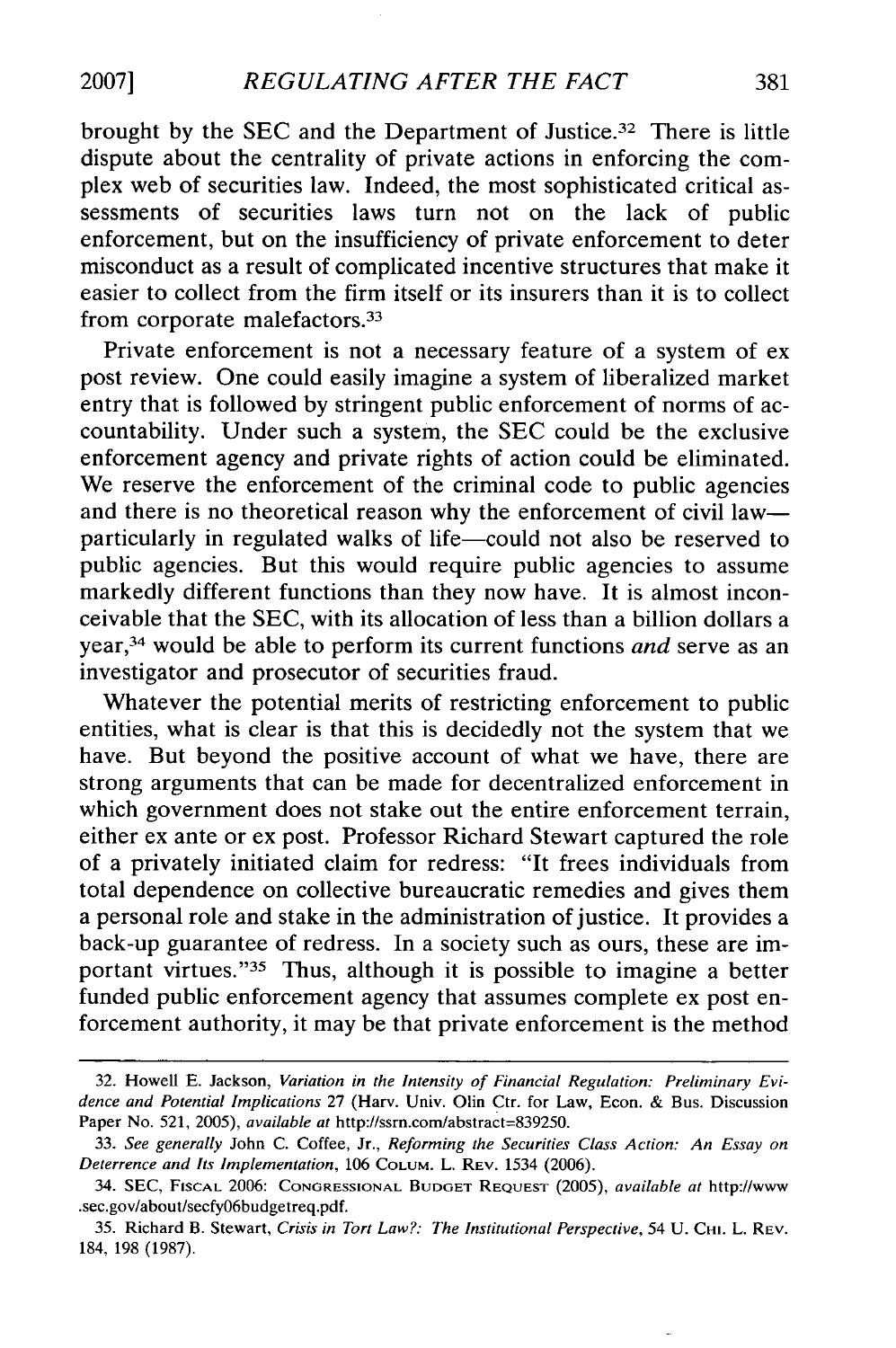best suited for after-the-fact regulation. Professor Richard Marcus also makes the point that private enforcement-not to be confused with the absence of regulation—is a natural outgrowth of a certain kind of regulatory regime:

[T]he American tendency to litigate about topics that are handled without litigation in other societies is not pathological, but rather a logical consequence of the American method of providing activist government without a centralized bureaucracy. On the positive side, it can provide remarkable protections on the initiative of a few, including the dispossessed; those who champion the remedial potential of adversary legalism are right.<sup>36</sup>

Even at the purely descriptive level, private enforcement is so central to our system of ex post accountability that the idea that a sufficient level of state or federal regulation could effectively displace private litigation is almost inconceivable. Thus, it reads as some combination of puffery and the bizarre to have the little-known United States Consumer Product Safety Commission proclaim its leading role in ensuring product safety in this country:

The U.S. Consumer Product Safety Commission is charged with protecting the public from unreasonable risks of serious injury or death from more than 15,000 types of consumer products under the agency's jurisdiction. Deaths, injuries and property damage from consumer product incidents cost the nation more than \$700 billion annually.... The CPSC's work to ensure the safety of consumer products-such as toys, cribs, power tools, cigarette lighters, and household chemicals—contributed significantly to the 30 percent decline in the rate of deaths and injuries associated with consumer products over the past 30 years.<sup>37</sup>

Such claims from a relatively obscure federal agency would likely come as a shock not only to the affected industries, who clamor ceaselessly for tort reform and not for freedom from regulatory overreaching, but to any foreign observer asked about the distinctive features of American products liability law.<sup>38</sup>

<sup>36.</sup> Richard L. Marcus, *Reform Through Rulemaking?,* **80** WASH. U. L.Q. 901, 907 (2002).

<sup>37.</sup> Consumer Product Safety Commission, CPSC Overview, http://www.cpsc.gov/about/about .html (last visited Jan. 2, 2007); *see also* Catherine M. Sharkey, *Preemption by Preamble: Federal Agencies and the Federalization of Tort Law,* 56 **DEPAUL** L. REV. 227 (2007) (describing the growing efforts of regulatory agencies to proclaim preemptive authority through the use of such statements in regulatory preambles that are not even subject to the notice-and-comment requirements of the Administrative Procedure Act). My thanks to Cathy Sharkey for pointing out this seemingly exaggerated claim by an unheralded agency.

<sup>38.</sup> Invariably, the perception is that in the United States "the creation of standards is still largely a private procedure." Geraint G. Howells, *The Relationship Between Product Liability and Product Safety-Understanding a Necessary Element in European Product Liability Through a Comparison with the U.S. Position,* 39 WASHBURN L.J. 305, 308 (2000).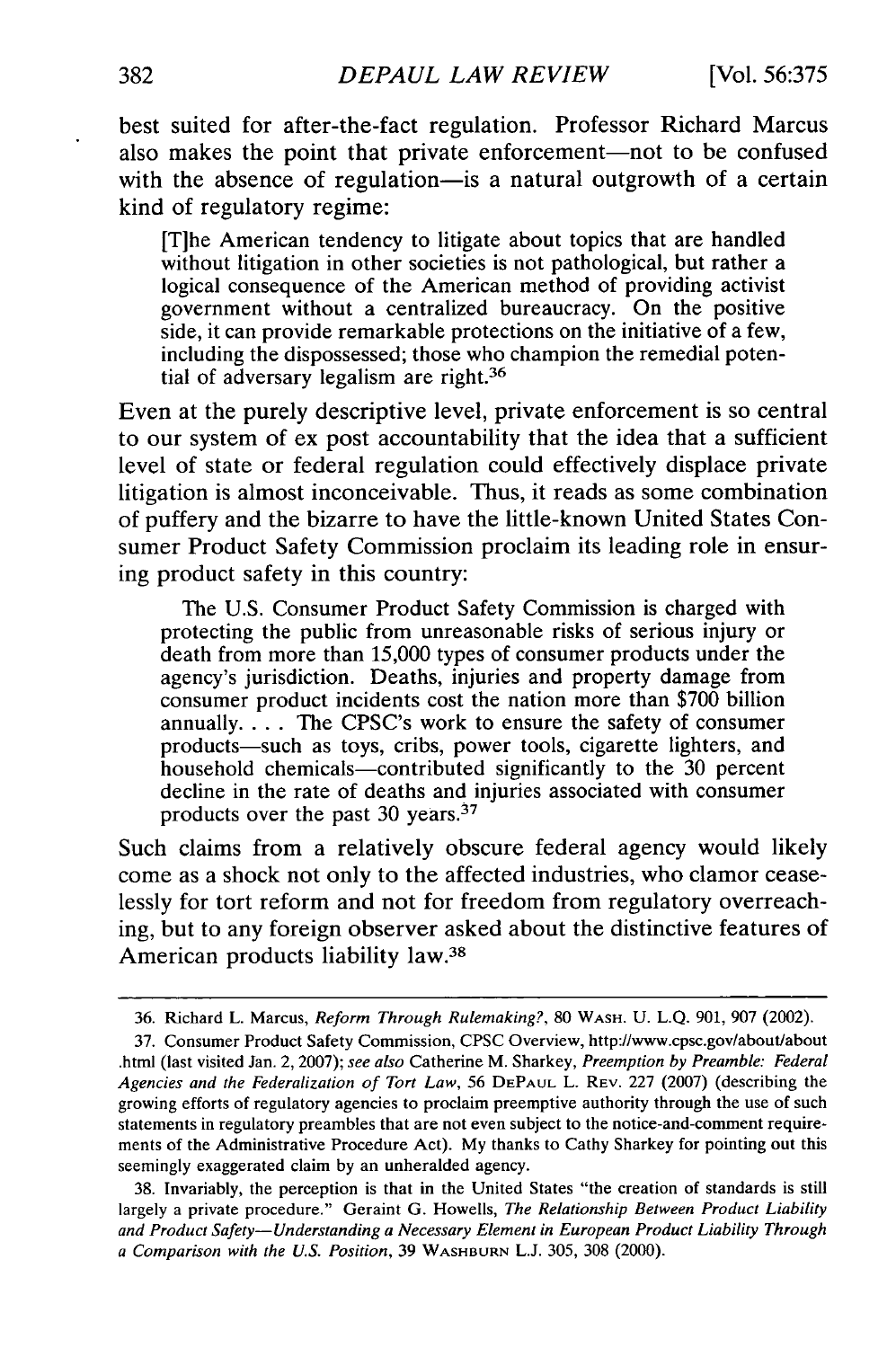In previous work, I have suggested why, in the context of consumer claims, exclusive reliance on ex post governmental enforcement actions is undesirable. 39 The same argument can be extended to broad swaths of our legal system, whether in the securities markets, consumer protection, or products liability. Across these domains, governmental enforcement actions are typically hampered by a lack of resources, a confined jurisdictional authority that may not correspond to the sweep of market-wide harms, a lack of access to local sources of information about perceived harms, the distance of governmental centers from where harms occur, and the political dependence or the risk of political capture of government regulators by politically savvy regulated entities. The basic argument is that decentralized enforcement combining public vigilance with the eagerness of entrepreneurially motivated private actors best protects the public interest.

The arguments in favor of decentralized, ex post regulation tie into a highly contested account of the superiority of the common law to the more rigid code-based civil law in permitting the flexibility that liberal market societies require. The chief advocate on this side of the debate is Friedrich Hayek, who famously argued that "the ideal of individual liberty seems to have flourished chiefly among people where, at least for long periods, judge-made law predominated."40 For Hayek, who believed that individual liberty was the best engine of economic growth, this meant that there was a strong link between a common-law court system and the absence of onerous overregulation, an absence that would help the marketplace flourish. Professor Paul Mahoney summarized Hayek's comparative claim as follows:

[T]he English legal tradition (the common law) is superior to the French (the civil law), not because of substantive differences in legal rules, but because of differing assumptions about the roles of the individual and the state. In general, Hayek believed that the common law was associated with fewer government restrictions on economic and other liberties. <sup>41</sup>

In testing Hayek's claim on a sample of 102 countries over a thirtytwo-year period, Mahoney concluded that "the common-law countries grew, on average, 0.71 percent per year faster than the civil-law countries. '42 In common-law countries, "[j]udges are invested with greater prestige and insulated more from political influence," which results in

**2007]**

<sup>39.</sup> Samuel Issacharoff, *Group Litigation of Consumer Claims: Lessons from the U.S. Experience,* 34 TEX. **INT'L** L.J. 135 (1999).

<sup>40.</sup> F.A. HAYEK, 1 LAW, LEGISLATION **AND** LIBERTY: **RULES AND** ORDER 94 (1973).

<sup>41.</sup> Paul G. Mahoney, *The Common Law and Economic Growth: Hayek Might Be Right,* **30** J. LEGAL **STUD.** 503, 504 (2001).

<sup>42.</sup> *Id.* at 514-16.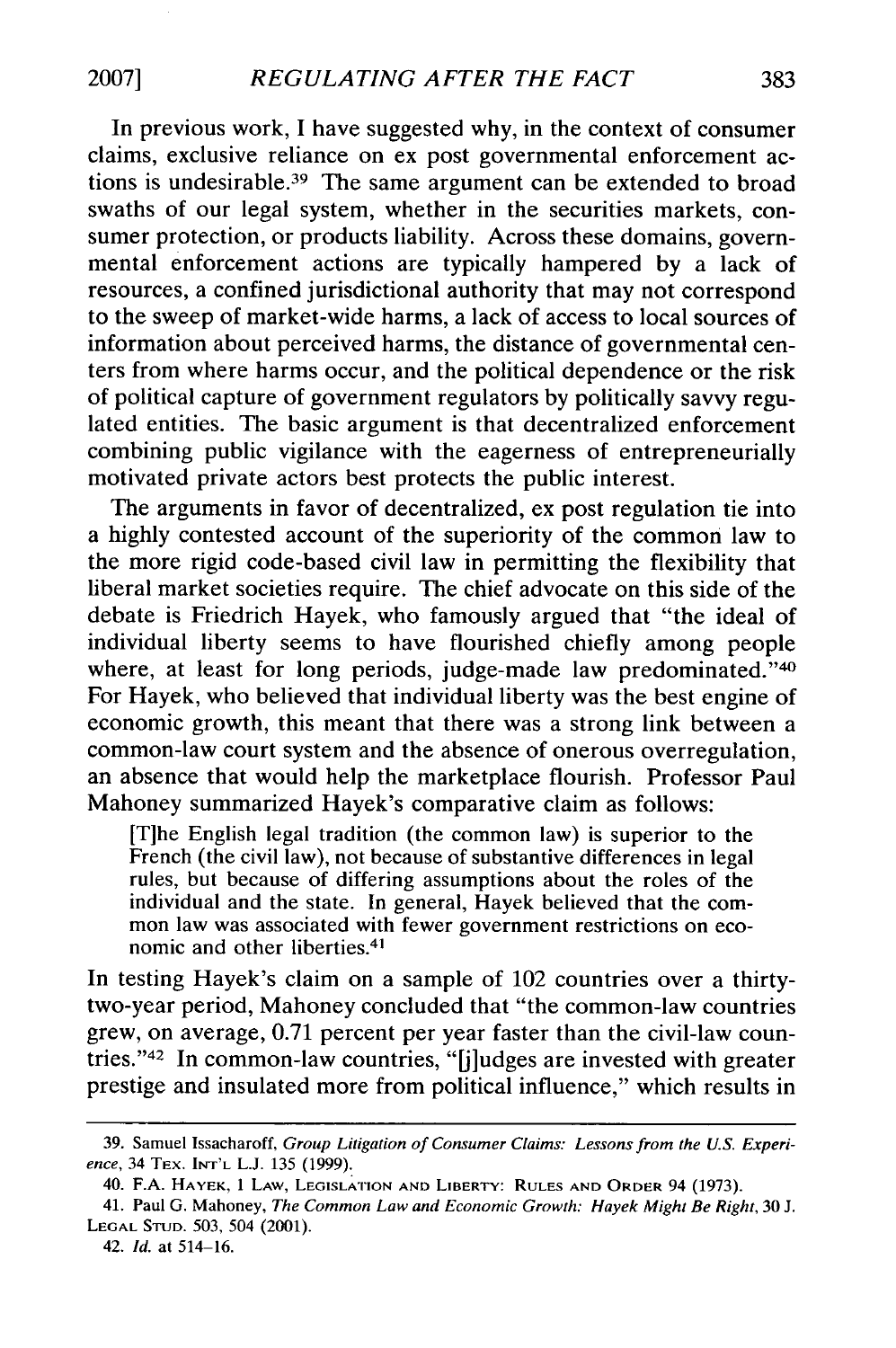"stricter protection for property and contract rights against government action."43

I am less interested in making a normative claim for why private enforcement is important than the simple positive claim that it is. Not only is ex ante regulation by the FDA a decided outlier in American regulatory practice, but even primary reliance on governmental actors is exceptional outside the criminal context. In fact, many laws which appear to be ex ante regulations are in fact designed only to ensure ex post accountability, as with licensing rules that focus heavily on bonding. One quaint example is New York's milk control laws, which require that milk dealers pay monthly funds into a bond so that subsequent claims by milk producers may be guaranteed as payable.<sup>44</sup> If the milk commissioner believes a milk dealer is at fault, the commissioner "may authorize the comptroller to pay any such producer up to seventy-five percent of such estimate"<sup>45</sup> from the milk dealer's bond.

Ensuring ex post accountability through ex ante regulation is not limited to dairy disputes. California requires anyone "who has charge of, handles or has access to any state property to file an official bond" so that accountability is secured in the event of damage to state property.46 Additionally, vendors who contract with the California government to provide health equipment are subject to a bonding requirement that ensures accountability should the equipment prove faulty or should they not deliver in good faith.<sup>47</sup> All of these regulations, which operate ex ante only in a formalist sense, are in practice nothing more than minimal entry barriers that ensure ex post accountability if harms occur.

## IV. THE **THREATENED** RULE **OF** LAW

In conversations with representatives of large multinational firms, it is commonplace to hear complaints about the excesses of the American legal system. Their complaints invariably focus on the high costs of litigation in the United States. Large international companies claim that, despite operating around the world, their ventures in the United States routinely command more than half of their annual litigation budget. These concerns are undoubtedly real; they resonate with a central vulnerability of a system in which the power of enforcement is

<sup>43.</sup> *Id.* at 523.

<sup>44.</sup> N.Y. **AGRIC. & MKTS.** LAW § 258-b(3)-(6) (McKinney 2004).

<sup>45.</sup> *Id.* § **258-b(5). A** basically identical requirement can be found in California. **CAL.** FOOD **&** AGRIC. **CODE §** 61408 (West 1997).

<sup>46.</sup> **CAL. Gov'T CODE** § 14625 (West **1992).**

<sup>47.</sup> **CAL.** WELF. **& INST. CODE** § 14100.75 (West 2001).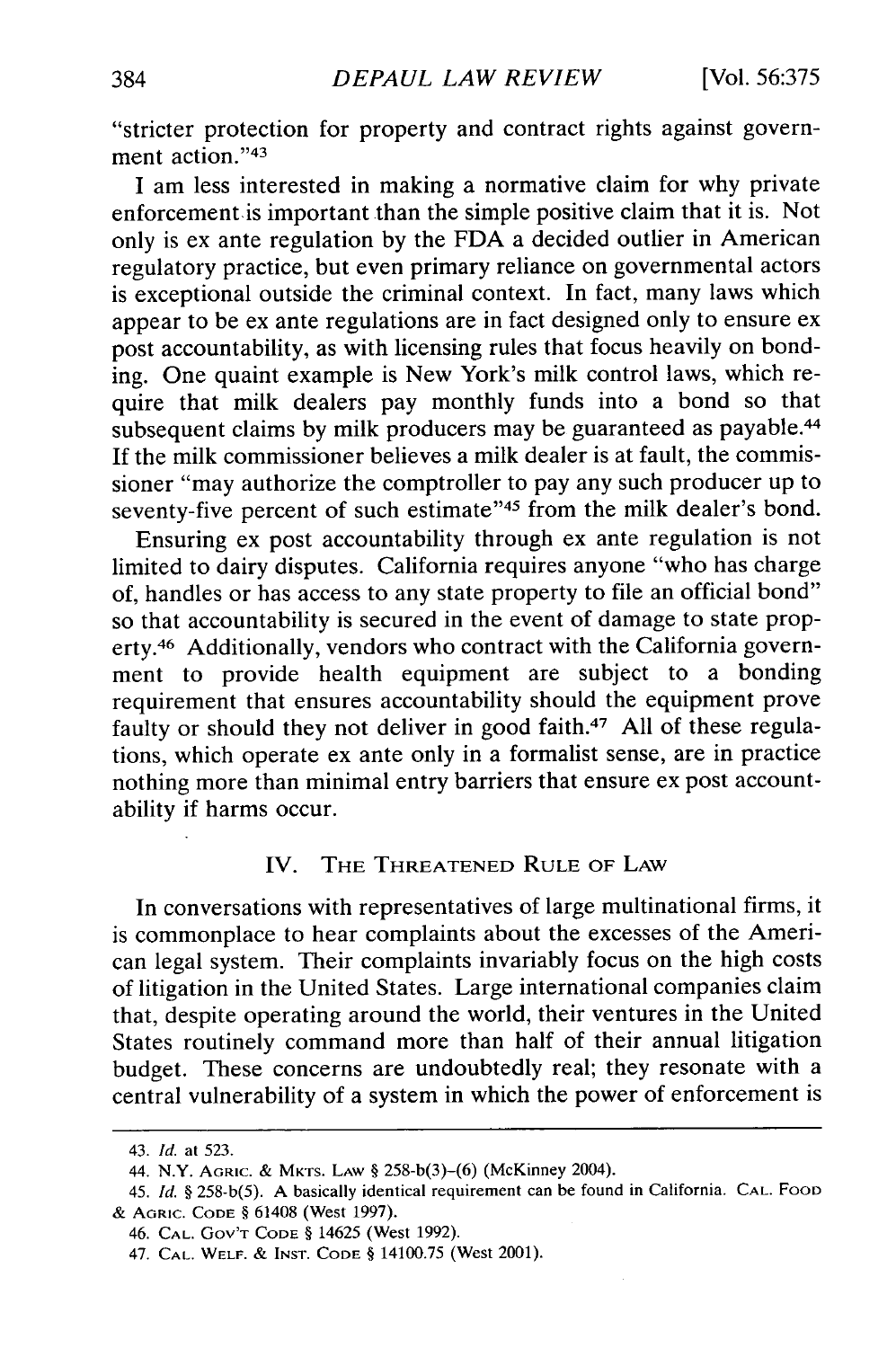largely turned over to self-interested actors. Moreover, the claims of excess correspond to the general chorus assailing the cost of the tort system in the United States. One need look no further than the weblogs of Overlawyered.com to hear stories of the abuses carried out in the name of law-some apocryphal, but some unfortunately all too real. <sup>48</sup>

Flip the inquiry, however, and another picture emerges. Ask about the ease of bringing a product to market, or of engaging in a complex financial transaction, and it is as if we were discussing a different world. Now, all of a sudden, the talk is of bureaucratic delay, corruption, and the high cost of regulatory compliance abroad. The United States then emerges not as a vexatious and difficult place to do business, but as a robust economy generating both opportunity and wealth.

Both of these pictures are accurate. They are misleading only when viewed in isolation from each other. Ex post accountability is the prerequisite for ex ante liberalization. Without ex post mechanisms, the American experiment in deregulation becomes a free-wheeling descent into nonregulation. In some markets, particularly those that are close-knit and have a great deal of repeat play among the participants, reputation and other informal mechanisms may be sufficient to police improper conduct. But in our increasingly global economy, with buyers and sellers interchangeable and unknown to each other, it is unlikely that a developed market society would simply abandon any form of oversight of the marketplace.

This brings me to my concern about the future of the rule of law in America. The country is awash in efforts to restrict the mechanisms of ex post accountability. Although generically falling under the rubric of "tort reform," many of the proposed alterations of the American legal system are simply efforts to eliminate wholesale the availability of redress for harms suffered in the marketplace. Sometimes these reforms take the shape of prohibitions on getting to court at all, as with some compelled arbitration rules that effectively foreclose any prospect of enforcing legal rights.49 Other times, the proposed reforms change the jurisdictional rules of courts or create caps

<sup>48.</sup> Overlawyered.com, http://www.overlawyered.com/2002/12/about\_this\_site.html (last visited Jan. 2, 2007) ("Overlawyered.com explores an American legal system that too often turns litigation into a weapon against guilty and innocent alike, erodes individual responsibility, rewards sharp practice, enriches its participants at the public's expense, and resists even modest efforts at reform and accountability.").

<sup>49. 1</sup> have elsewhere addressed the particular use of compelled individual arbitration as a means of preventing cardholder class actions in the credit card context. Samuel Issacharoff  $\&$ Erin F. Delaney, Credit Card Accountability, 73 U. CHI. L. REV. 157 (2006).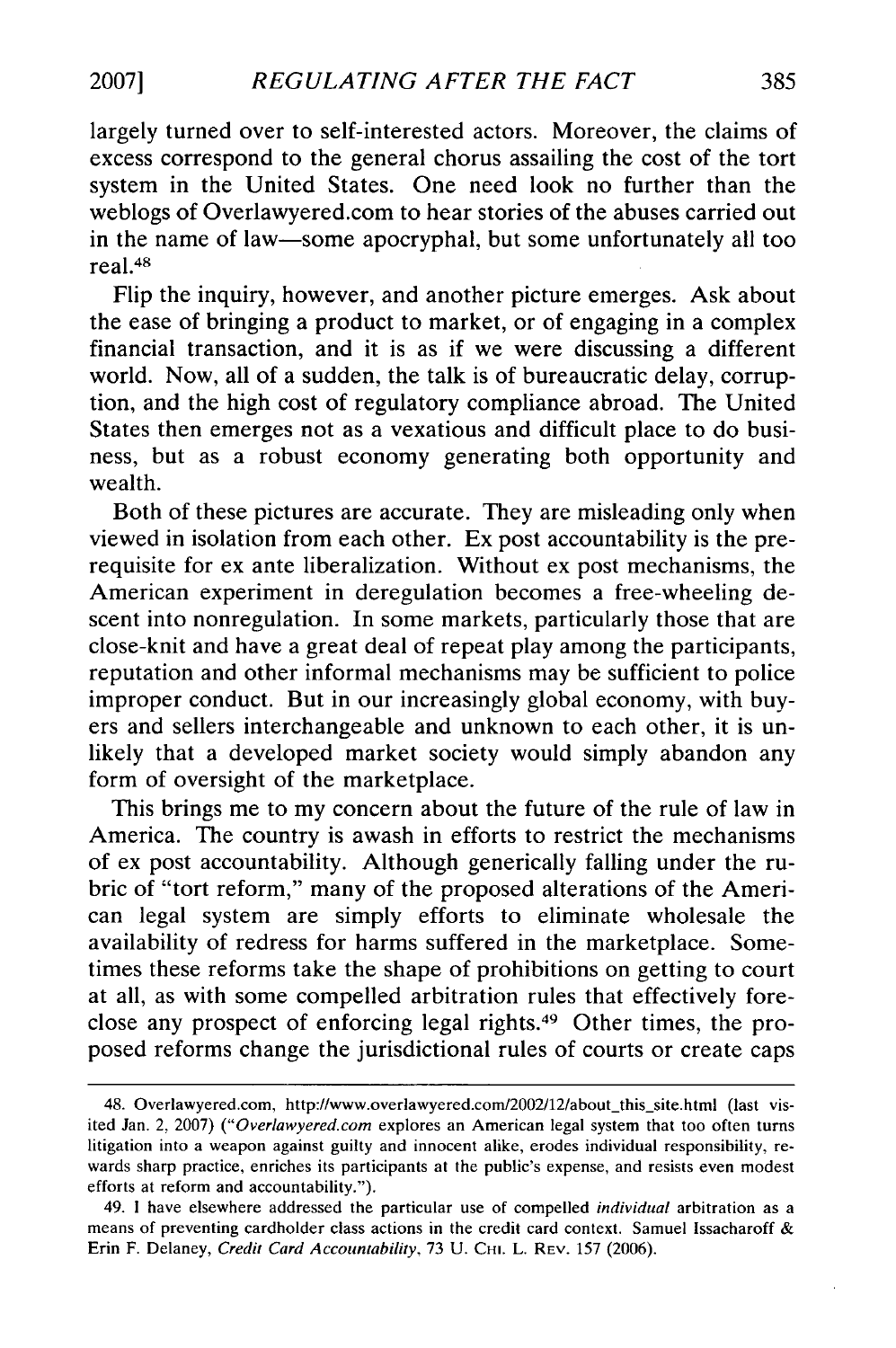on remedies. Indeed, many of these may be necessary correctives to real defects in our legal system.

Sophisticated critiques of ex post regulation are **by** no means left to the realm of overheated claims for tort reform. The same pathologies that infect  $ex$  ante regulation<sup>50</sup> can consume  $ex$  post regulation as well, as when awards are unpredictable or when rival sets of tort standards between different states impede rational economic planning. **All** regulatory systems have their vulnerabilities, and a weak point of ex post accountability is the uncertainty that may accompany the existence of multiple agents of enforcement. As with current debates over the scope of FDA preemption of state common-law claims,<sup>51</sup> the question is whether the aims of regulation are better served **by** centralized ex ante regulation or ex post common-law claims.

Nonetheless, it must be stressed that this is not the current tort reform agenda. The trend does not repair so much as it assaults the civil justice system. The list starts to look like an institutional anti-accountability hit parade. Recent federal legislation, both proposed and enacted, presents a telling array, with examples such as the Class Action Fairness Act of **2005,52** the Private Securities Litigation Reform Act of **1995,S<sup>3</sup>**the Attorneys' Anti-enrichment Act of **1998, <sup>54</sup>**the Loser Pays Act,<sup>55</sup> the Frivolous Lawsuit Reduction Act,<sup>56</sup> the Common Sense Medical Malpractice Reform Act of **2001, <sup>57</sup>**and the Medical Malpractice and Insurance Reform Act of **2005.58** Similar tort reform proposals not only crowd state legislative dockets, but have become a mainstay of the ballot initiative process. <sup>59</sup>

**<sup>50.</sup>** Among the most well-known criticisms of the ex ante regulatory regime is John Morrall's assessment of the cost-benefit ratio for various regulations, claiming that some cost over \$72 billion per individual life saved. This chart appears in many works. *See, e.g.,* **STEPHEN BREYER,** BREAKING THE VICIOUS CIRCLE: TOWARD EFFECTIVE RISK REGULATION 24-27 (1993). Some works provide critical accounts. *See* Lisa Heinzerling, *Regulatory Costs of Mythic Proportions,* 107 YALE L.J. 1981 (1998) (criticizing the Morrall table and responding to the substantive claims of regulatory cost); Richard L. Revesz, *Environmental Regulation, Cost-Benefit Analysis, and the Discounting of Human Lives,* 99 COLUM. L. REV. 941 (1999).

<sup>51.</sup> For a discussion of the role of preemption in mediating between ex ante federal regulatory authority and ex post state tort accountability, see Samuel Issacharoff **&** Catherine M. Sharkey, *Backdoor Federalization,* 53 UCLA L. REV. 1353, 1356-57 (2006).

<sup>52.</sup> Pub. L. No. 109-2, 119 Stat. 4 (2005).

<sup>53.</sup> Pub. L. No. 104-67, 109 Stat. 737 (1995) (codified in scattered sections of 15 U.S.C.).

<sup>54.</sup> H.R. 3907, 105th Cong. (2d Sess. 1998).

<sup>55.</sup> H.R. 2880, 103d Cong. (1st Sess. 1993).

<sup>56.</sup> H.R. 2393, 109th Cong. (1st Sess. 2005).

<sup>57.</sup> **S.** 1370, 107th Cong. (1st Sess. 2001).

<sup>58.</sup> H.R. 3359, 109th Cong. (1st Sess. 2005).

<sup>59.</sup> *See* National Conference of State Legislatures, Medical Malpractice/Tort Reform Measures on the 2004 Ballot (Nov. 17, 2004), http://www.ncsl.org/programs/legman/statevote/tortreform-mea.htm.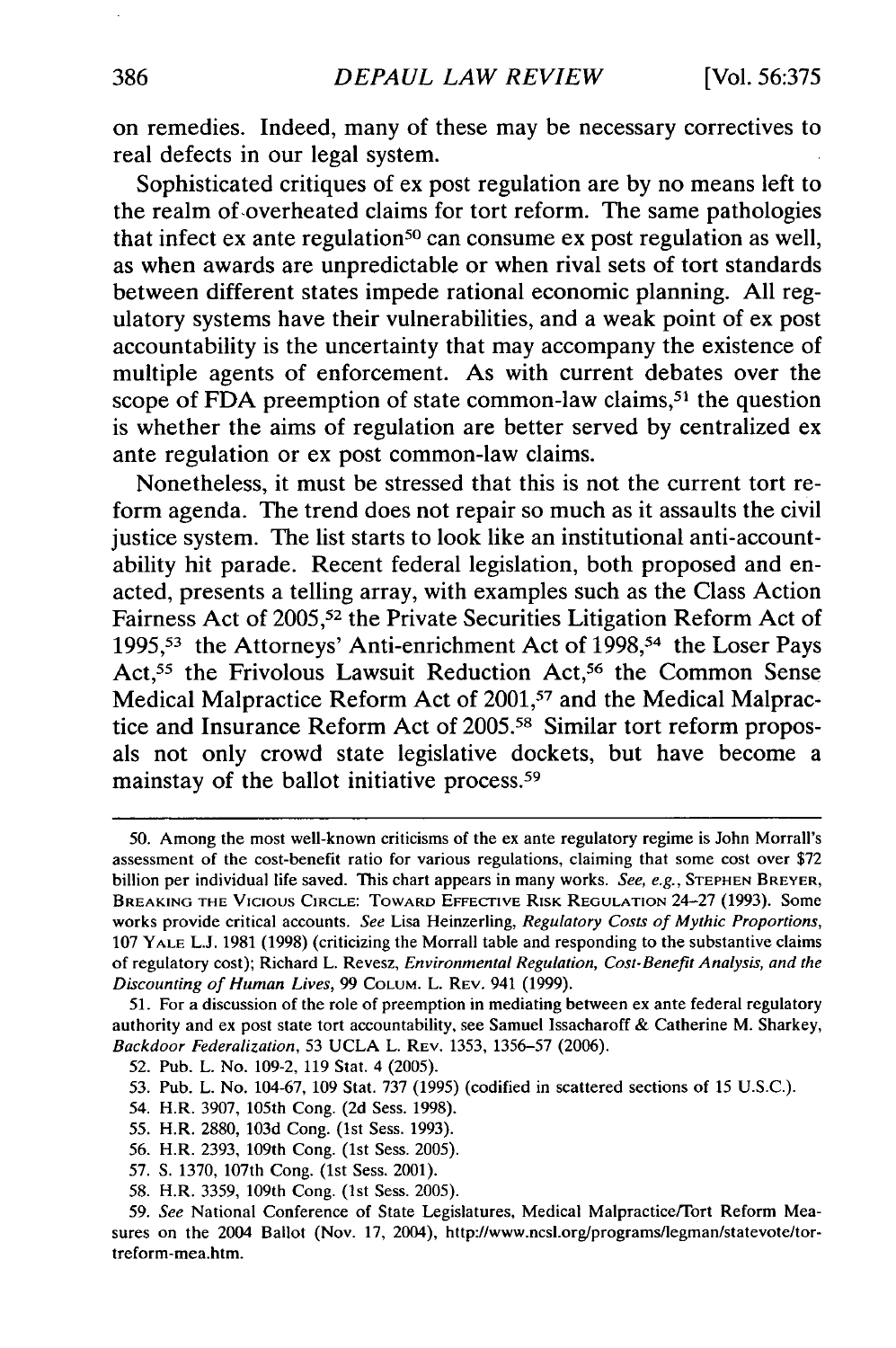## V. CONCLUSION

An effective civil justice system is essential to the rule of law in this country. It works imperfectly, spasmodically, and at times with maddening imprecision. It is fueled by self-interest .and ,driven by lawyers eager to stake claims to financial rewards. There are significant variations in those cases that do go to trial—a small but highly salient group of cases.<sup>60</sup> There are mistakes made in trial processes, and There are mistakes made in trial processes, and judgments may vary significantly among similarly situated claimants. It is also costly to maintain. We as a society pay not only for the infrastructure of courthouses and judges and the time and expenses of juries, but we pay the high transactional costs associated with privately retained counsel in the adversarial system.

But we would be remiss in not recognizing what we get in exchange. Our clumsy and imperfect world of ex post accountability protects our citizens in a remarkably free economic environment, one whose growth and vitality sustains us well. The question is not whether we abandon our ex post legal system, but whether we would tolerate the push for ex ante regulation that would likely be its substitute.

<sup>60.</sup> For a cautionary note on the romance of trial versus the more quotidian reality of settlement, see Samuel Issacharoff & John Fabian Witt, *The Inevitability of Aggregate Settlement: An Institutional Account of American Tort Law,* 57 **VAND.** L. REV. 1571 (2004).